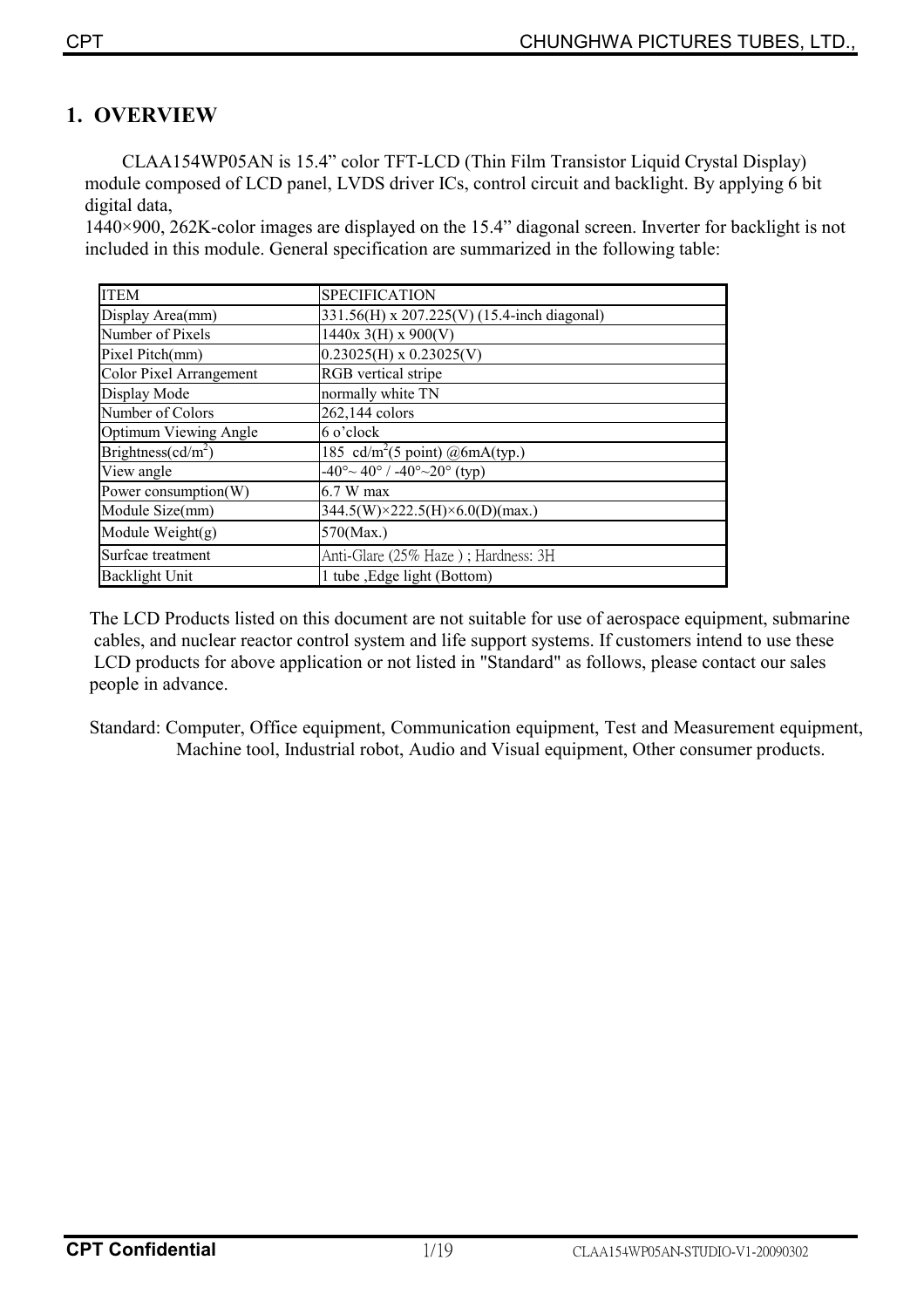# **2. ABSOLUTE MAXIMUM RATINGS**

| ITEM                         |          | <b>SYMBOL</b> | MIN.  | MAX. | UNIT  | <b>REMARK</b>     |
|------------------------------|----------|---------------|-------|------|-------|-------------------|
| Power Supply Voltage for LCD |          | VCC           |       | 4.0  |       |                   |
| Lamp voltage                 | West/    | VI.           | 680   | 900  | Vrms  |                   |
| Lamp current                 | Harrison |               |       | 6.5  | mArms | $*1)$ . 2)        |
| Lamp frequency               |          | FL            | 40    | 80   | kHz   |                   |
| Operation Temperature        |          | Top           |       | 50   | °∩    | $*3$ , 4), 5), 6) |
| Storage Temperature          |          | Tstg          | $-25$ | 65   | °∩    | $*3$ , 4), 5)     |
| Delayed Discharge Time       |          | <b>TD</b>     |       |      | sec   | $*7$              |

The following are maximun values which, if exceeded, may cause faulty operation or damage to the unit.

### **[Note]**

- \*1) Product life-tume related to lamp current, pls operate the production follow statement at page 8
- \*2) When lamp current over the definition of absolute maximun, product life-time will decay rapidly or operate unusual.
- \*3) The relative temperature and humidity range are as below sketch, 90%RHMax. (Ta $\leq 40^{\circ}$ C)
- \*4) The maximum wet bulb temperature  $\leq 39^{\circ}$  (Ta > 40°C) and without dewing
- \*5). If you use the product in a environment which over the definition of temperature and humidity too long to effect the result of eye-atching.
- \*6) If you operate the product in normal temperature range, the center surface of panel should be under  $60^{\circ}$ .

Humidity: Humidity  $\leq$  85%RH without condensation.

Relative Humidity  $\leq 90\%$  (Ta $\leq 40^{\circ}$ C) Wet Bulb Temperature  $\leq 39^{\circ}$ C (Ta $\geq 40^{\circ}$ C)

\*7) Delayed discharge time test condition:

starting lamp voltage = 1650Vrms

 Before test TD, lamp should operate at least 1min. , and lamp current should follow typical lamp current specification. To place panel at room temp.  $(25+/2^{\circ}C)$  below for 24hr, and then to measue TD with the same starting lamp voltage in dark room.

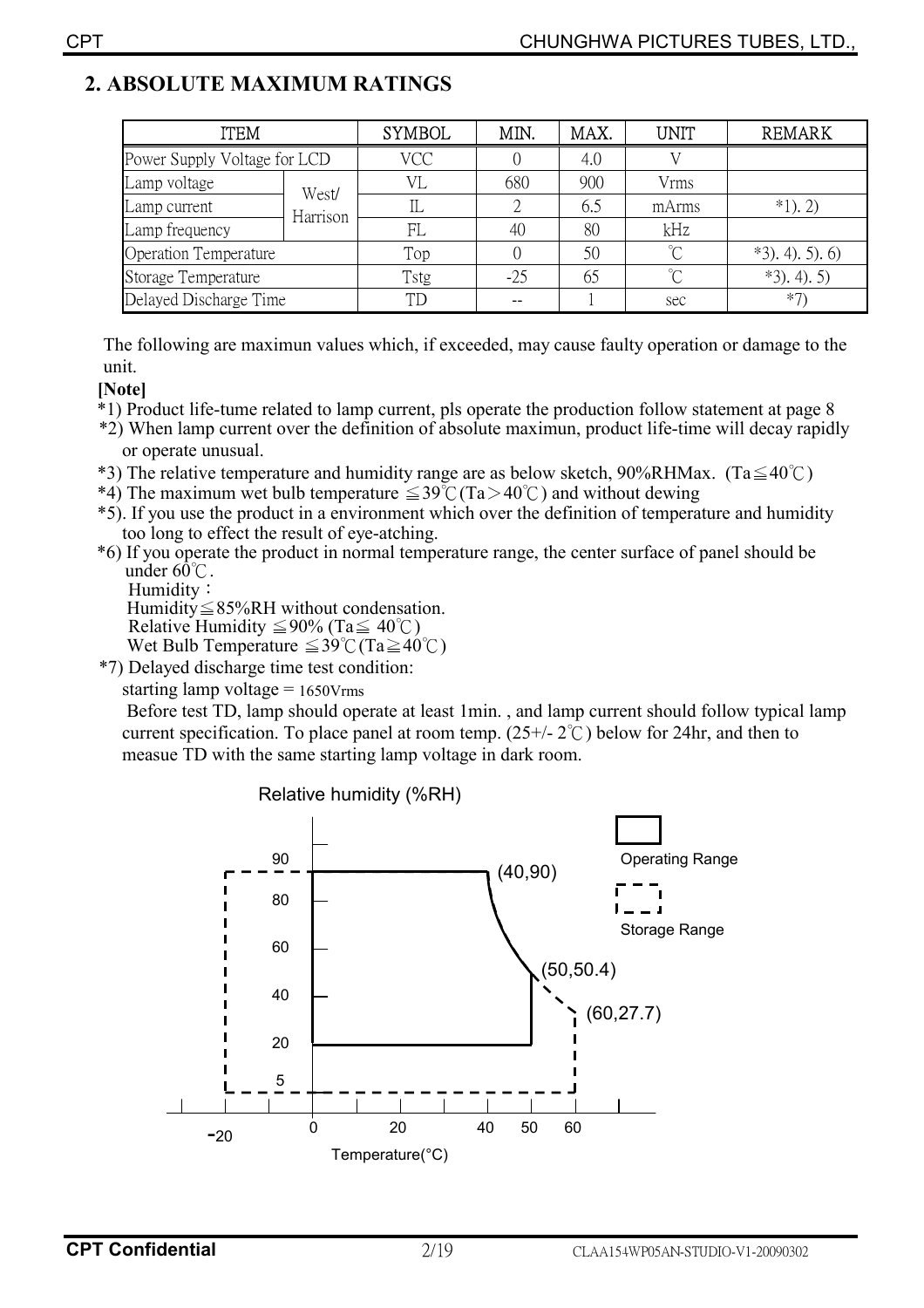# **3. ELECTRICAL CHARACTERISTICS**

| 3.1 TFT-LCD                                   |                                            |                 |                  |            |               |             | $Ta=25^{\circ}C$ |
|-----------------------------------------------|--------------------------------------------|-----------------|------------------|------------|---------------|-------------|------------------|
|                                               | <b>TEM</b>                                 | <b>SYMBOL</b>   | <b>MIN</b>       | <b>TYP</b> | <b>MAX</b>    | <b>UNIT</b> | <b>REMARK</b>    |
|                                               | <b>LCD POWER VOLTAGE</b>                   | <b>VCC</b>      | 3.0              | 3.3        | 3.6           | V           | [Note 1]         |
|                                               | <b>LCD POWER CURRENT</b>                   | <b>ICC</b>      |                  | 500        | 600           | mA          | [Note $2$ ]      |
|                                               | <b>Rush CRRENT</b>                         | Irush           | ۰                |            | $\mathcal{E}$ | A           | [Note $4$ ]      |
|                                               | <b>INPUT VOLTAGE</b>                       | <b>VIN</b>      | $\boldsymbol{0}$ |            | <b>VCC</b>    | V           |                  |
| <b>LOGIC</b><br><b>INPUT</b>                  | <b>COMMON</b><br><b>VOLTAGE</b>            | <b>VCM</b>      | 1.125            | 1.25       | 1.375         | V           |                  |
| <b>VOLTAGE</b><br>(LVDS:                      | <b>DIFFRENTIAL</b><br><b>INPUT VOLTAGE</b> | VID             | 250              | 350        | 450           | mV          |                  |
| $IN^+, IN^-)$<br>[Note $3$ ]                  | <b>THRESHOLD</b><br><b>VOLTAGE (HIGH)</b>  | <b>VTH</b>      |                  |            | 100           | mV          | When $VCM =$     |
|                                               | <b>THRESHOLD</b><br><b>VOLTAGE (LOW)</b>   | <b>VTL</b>      | $-100$           |            |               | mV          | $+1.2V$          |
| DIFFRENTIAL INPUT<br><b>VOLTAGE TOLERANCE</b> |                                            | $\triangle$ VID |                  |            | 35            | mV          |                  |
|                                               | <b>COMMON VOLTAGE</b><br><b>TOLERANCE</b>  | $\triangle$ VCM |                  |            | 35            | mV          |                  |

### [Note]

 $*1)$ 

• Power sequence(VCC turn on conditions):

| t1 $\leq$ 10 ms                  | $1$ sec $\leq$ t5       |
|----------------------------------|-------------------------|
| $0.01$ ms $\le t2 \le 50$ ms     | $200ms \leq t6$         |
| $0.01$ ms $\leq$ t3 $\leq$ 50 ms | $200 \text{ms} \leq t7$ |
| 0.01 ms $\leq$ t4 $\leq$ 10 ms   |                         |



- VCC dip conditions:  $\bullet$ 
	- 1) When  $3.0 > \text{VCC} \ge 2.7 \text{V}$ , td  $\le 10 \text{ ms}$
	- 2) When  $VCC < 2.7V$ , it works abnormal that must reset power. VCC dip conditions should follow VCC turn on conditions.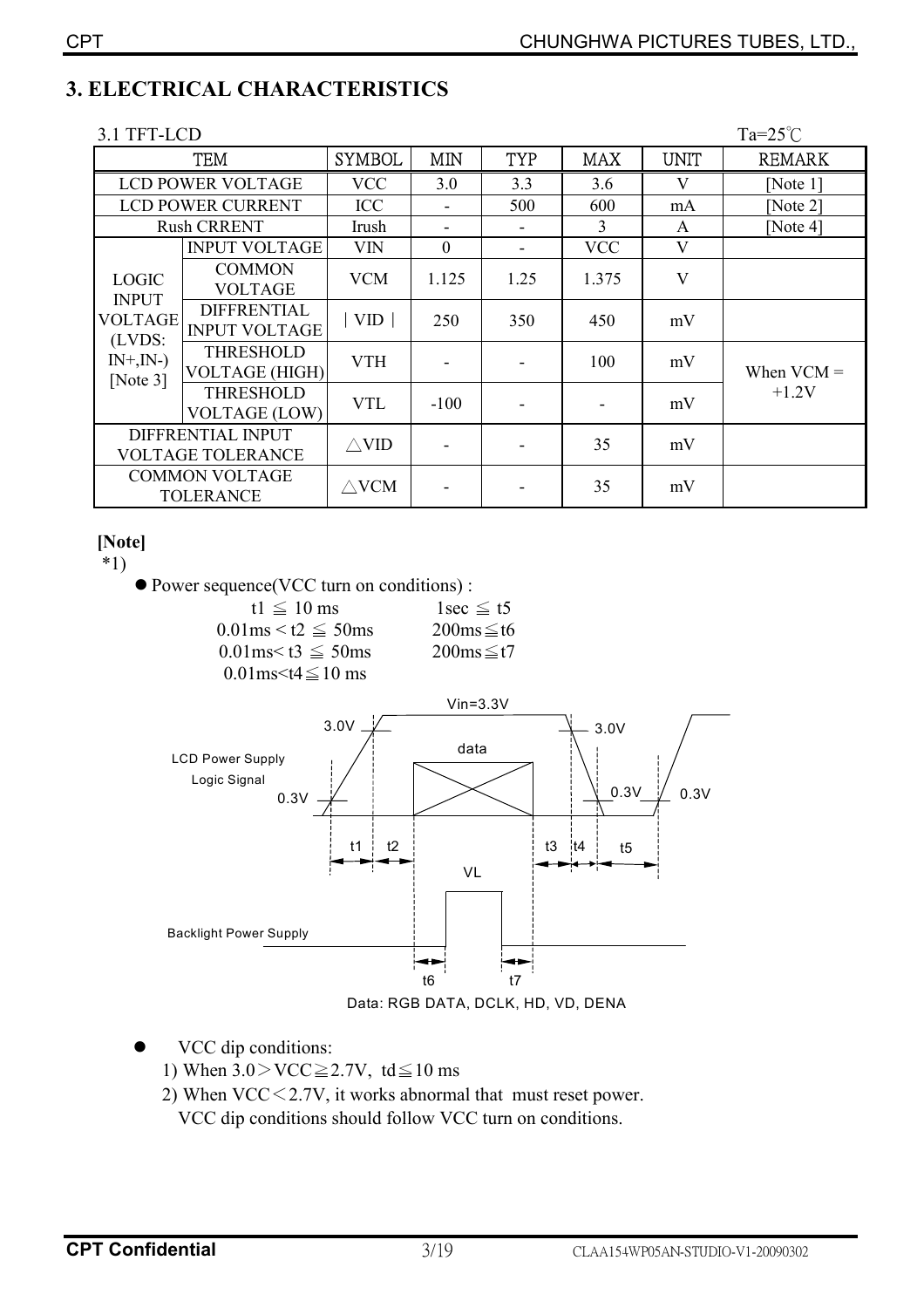





64-Gray:  $0 \sim 63$ Gray

 $\bullet$  Maximum value is measured when displaying horizontal gray scale line pattern



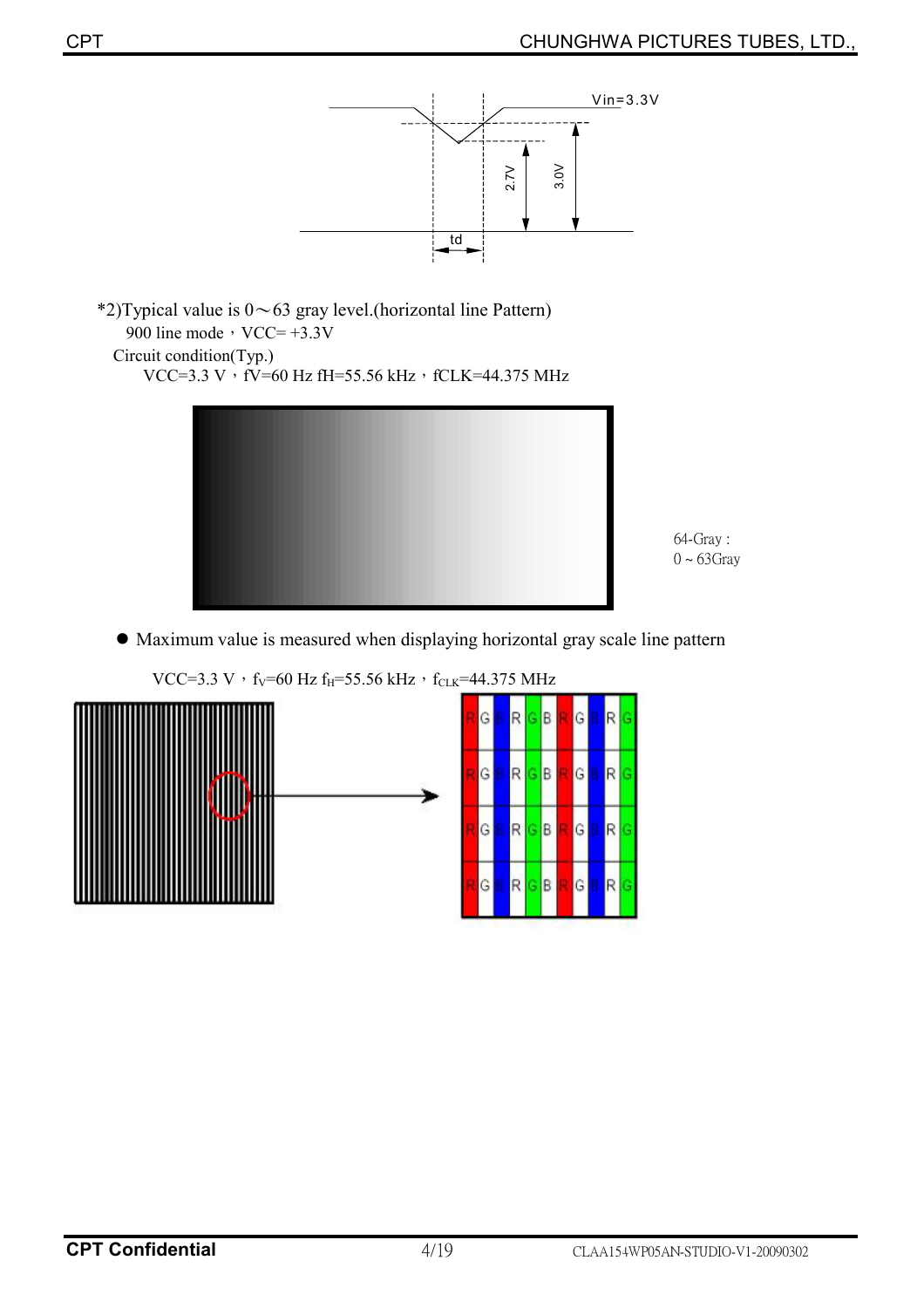

\*4) LVDS Signal definition :



 $VID = VIN_{+} - VIN_{-}$  $\triangle$ VCM = | VCM<sub>+</sub> - VCM- |  $\triangle$ VID = | VID<sub>+</sub> - VID- |  $VID_{+} = | VIH_{+} - VIH_{-} |$  $VID = | VIL_+ - VIL_-|$  $VCM = (VIN_{+} - VIN_{-})/2$  $VCM_{+} = (VIH_{+} - VIH_{-})/2$  $VCM = (VIL<sub>+</sub> - VIL<sub>-</sub>) / 2$ 

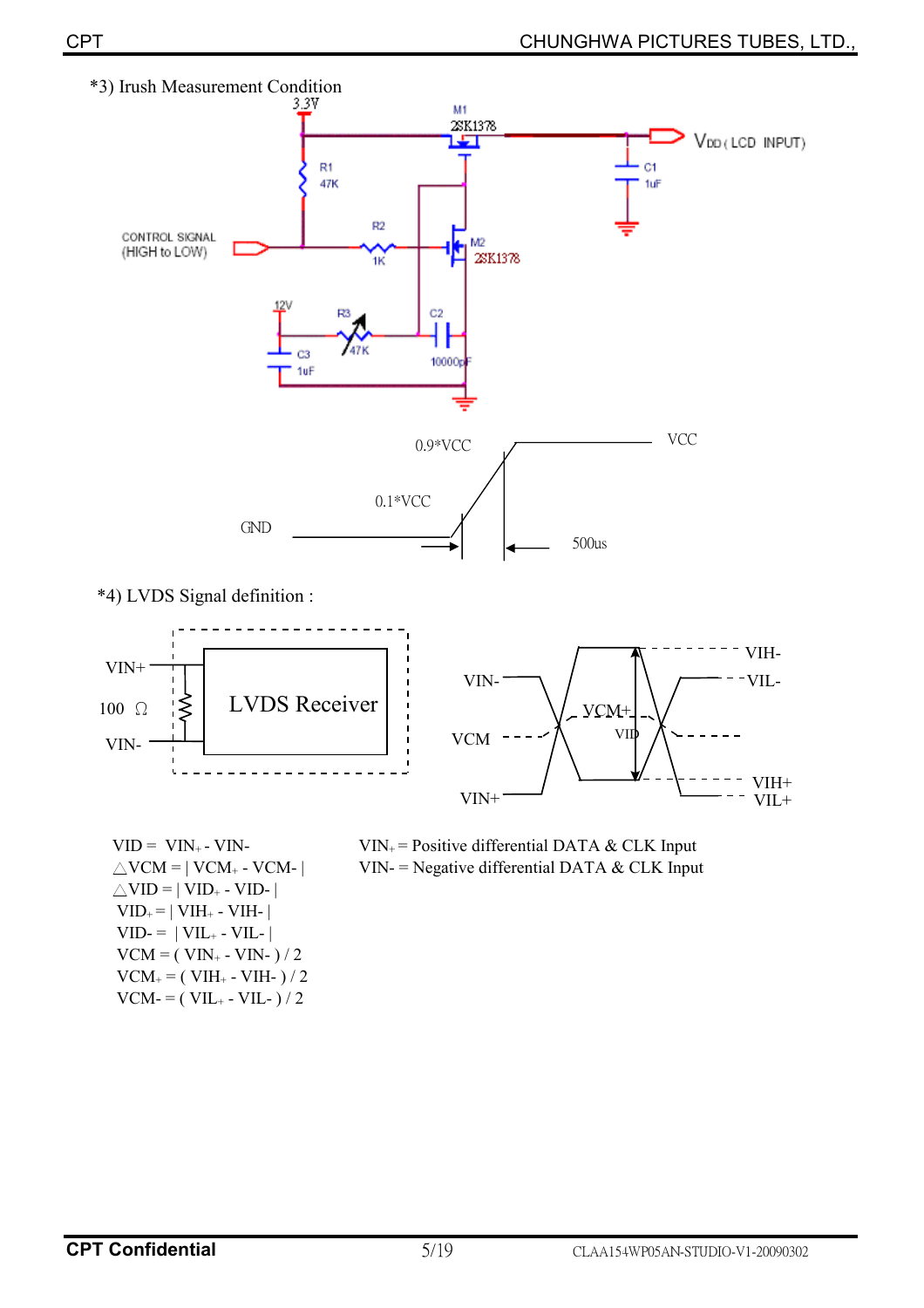### 3.2 Backlight \*1)

| Ta= $25^{\circ}$ C<br>(A) Electrical Characteristics |               |            |            |            |             |                    |  |
|------------------------------------------------------|---------------|------------|------------|------------|-------------|--------------------|--|
| <b>ITEM</b>                                          | <b>SYMBOL</b> | <b>MIN</b> | <b>TYP</b> | <b>MAX</b> | <b>UNIT</b> | <b>REMARK</b>      |  |
| Lamp Voltage                                         | VL            | 657        | 730        | 803        | Vrms        | $IL=6.0mA$         |  |
| Lamp Current                                         |               | 5.5        | 6.0        | 6.5        | mArms       | $*2$               |  |
| <b>Inverter Frequency</b>                            | FI            | 50         |            | 80         | kHz         | $*3$               |  |
| <b>Starting Lamp</b>                                 | VS            | 1460       |            |            | <b>Vrms</b> | Ta= $25^{\circ}$ C |  |
| Voltage                                              |               | 1730       |            |            | Vrms        | $Ta=0^{\circ}C$    |  |

### (B) Lamp Life Time

| <b>ITEM</b>                       | IL at $3.0 \text{ mA}$ | IL at $6.0 \text{ mA}$ | IL at $6.5 \text{ mA}$ | <b>UNIT</b> | <b>REMARK</b>              |
|-----------------------------------|------------------------|------------------------|------------------------|-------------|----------------------------|
| Lamp Life Time                    | $- -$                  | Min. 10,000            | $- -$                  | hr          | Continuous<br>Operation*4) |
| Turn-on and Turn-off<br>Operation | $- -$                  | Min.100,000            | $\qquad \qquad$        | time        | Continuous<br>Operation*5) |

**[Note]** 

\*1)Invert vender : SUMIDA , mode : IV11145T

If the waveform of light up-driving is asymmetric, the distribution of mercury inside the lamp tube will become unequally or will deplete the Ar gas in it. Then it may cause the abnormal phenomenon of lighting-up. Therefore, designers have to try their best to forfill the conditions under the inverter designing-stage as below:

• The degrees of unbalance  $\frac{1}{5}$  < 10%

• The ratio of wave height  $\frac{1}{2} < \sqrt{2} \pm 10\%$ 



A : The degrees of unbalance =  $|$  Ip - I-p  $|$  / Irms ×100 (%)  $B$  : The ratio of wave height = Ip (or I-p) / Irms

\*2) Lamp Current measurement method (The current meter is inserted in cold line)



\*3)

a. Frequency in this range can mala the characterisitics of electric and optics maintain in  $+/$ - 10% except hue.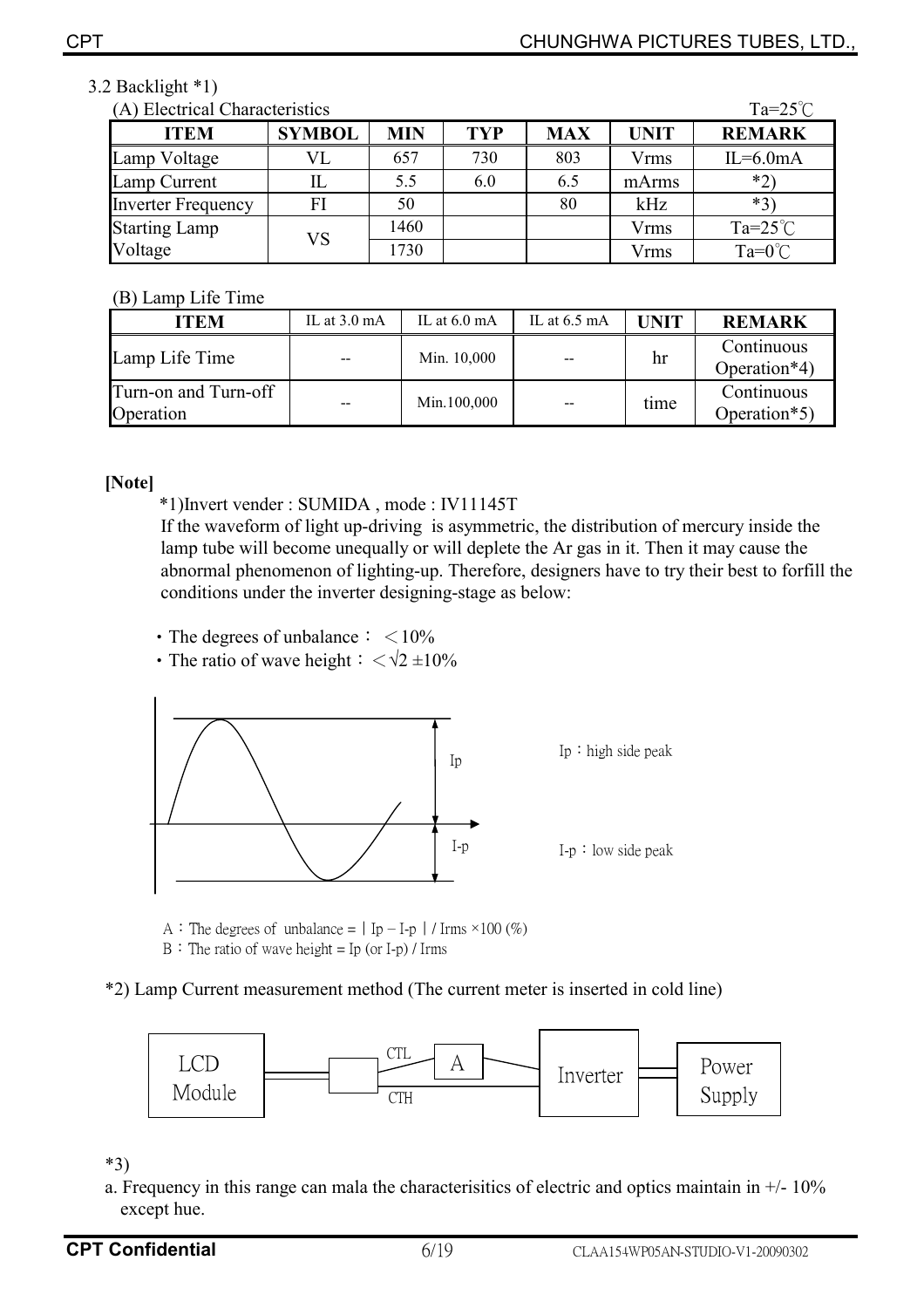- b. Under optimum operate frequency range (50~60 kHz), have better electrical and optical characterics.
- c. Lamp frequency of inverter may produce interference with horizontal synchronous frequency,and this may cause horizontal beat on the display.Therefore, please adjust lamp frequency, and keep inverter as far from module as possible or use electronic shielding between inverter and module to avoid the interference.
- d. Under optimum operate frequency range (40~80 kHz), will not effect panel life-time and relability .
- \*4) Definition of the lamp life time:
	- a. Luminance (L) under 50% of specification starting lamp voltage
	- b. Starting Lamp Voltage > 130 % \* initial value (the room temperature)
- \*5)The condition of Turn-on and Turn-off operation is as below:
	- a. Lamp current is 6.0mA
	- b. Frequency is  $10 \text{ sec.}$ (on)/ $10 \text{ sec.}$ (off)
	- c. Repeat it for 100,000 times
	- d. The lamp hue variation must smaller than 0.03
	- e. It should not have motion fail when starting lamp voltage is lower than 130%of the initial value.
	- f. the lamp luminance  $>$  initial value\* 50%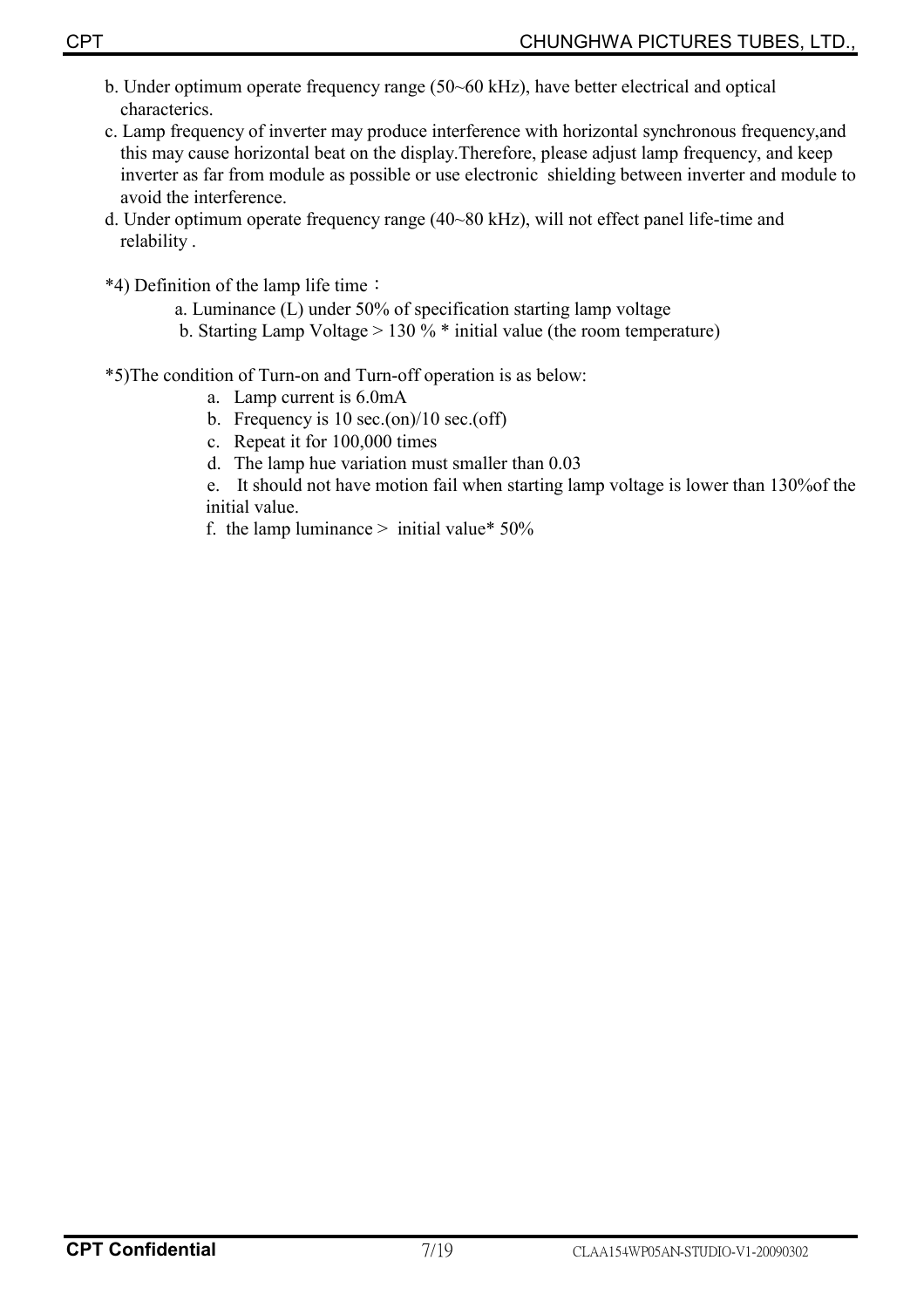# **4. INTERFACE PIN CONNECTION**

### 4.1 CN1

#### Outlet connector: FI-XB30SL-HF10 (JAE) Plug connector: FI-X30H (JAE)

| Pin No.        | $\mu$ , connector. If the one (state)<br><b>REMARK</b> | <b>FUNCTION</b>                           |
|----------------|--------------------------------------------------------|-------------------------------------------|
| 1              | <b>GND</b>                                             | Ground                                    |
| $\overline{2}$ | <b>VIN</b>                                             | +3.3V Power                               |
| $\overline{3}$ | <b>VIN</b>                                             | +3.3V Power                               |
| $\overline{4}$ | V EDID                                                 | <b>EDID VCC</b>                           |
| 5              | NC                                                     | Not Connection                            |
| 6              | <b>CLK EDID</b>                                        | <b>EDID Clock</b>                         |
| 7              | <b>DATA EDID</b>                                       | <b>EDID</b> Data                          |
| 8              | <b>RO0N</b>                                            | minus signal of Odd channel 0(LVDS)       |
| 9              | <b>ROOP</b>                                            | plus signal of Odd channel 0(LVDS)        |
| 10             | <b>Vss</b>                                             | Ground                                    |
| 11             | RO1N                                                   | minus signal of Odd channel 1(LVDS)       |
| 12             | RO1P                                                   | plus signal of Odd channel 1(LVDS)        |
| 13             | <b>Vss</b>                                             | Ground                                    |
| 14             | RO <sub>2</sub> N                                      | minus signal of Odd channel 2(LVDS)       |
| 15             | RO <sub>2</sub> P                                      | plus signal of Odd channel 2(LVDS)        |
| 16             | <b>Vss</b>                                             | Ground                                    |
| 17             | <b>ROCLKN</b>                                          | minus signal of Odd clock channel (LVDS)  |
| 18             | <b>ROCLKP</b>                                          | plus signal of Odd clock channel (LVDS)   |
| 19             | <b>Vss</b>                                             | Ground                                    |
| 20             | <b>REON</b>                                            | minus signal of Even channel 0(LVDS)      |
| 21             | <b>REOP</b>                                            | plus signal of Even channel 0(LVDS)       |
| 22             | <b>Vss</b>                                             | Ground                                    |
| 23             | RE1N                                                   | minus signal of Even channel 1(LVDS)      |
| 24             | RE1P                                                   | plus signal of Even channel 1(LVDS)       |
| 25             | <b>Vss</b>                                             | Ground                                    |
| 26             | RE2N                                                   | minus signal of Even channel 2(LVDS)      |
| 27             | RE2P                                                   | plus signal of Even channel 2(LVDS)       |
| 28             | <b>Vss</b>                                             | Ground                                    |
| 29             | <b>RECLKN</b>                                          | minus signal of Even clock channel (LVDS) |
| 30             | <b>RECLKP</b>                                          | plus signal of Even clock channel (LVDS)  |

### 4.2 CN2 (BACKLIGHT)

Backlight-side connector: BHSR-02VS-1 (JST)<br>Inverter-side connector: SM02B-BHSS-1 (JST)

SM02B-BHSS-1 (JST)

| PIN# | <b>SYMBOL</b>                                                                                                                                                            | <b>FUNCTION</b>           |  |  |  |  |  |  |
|------|--------------------------------------------------------------------------------------------------------------------------------------------------------------------------|---------------------------|--|--|--|--|--|--|
|      |                                                                                                                                                                          | VBLH (High voltage)       |  |  |  |  |  |  |
|      |                                                                                                                                                                          | <b>VBLL</b> (Low voltage) |  |  |  |  |  |  |
|      | $\mathbf{N}$ $\mathbf{L}$ $\mathbf{L}$ $\mathbf{L}$ $\mathbf{N}$ $\mathbf{N}$ $\mathbf{N}$ $\mathbf{N}$ $\mathbf{N}$ $\mathbf{N}$ $\mathbf{N}$ $\mathbf{N}$ $\mathbf{N}$ |                           |  |  |  |  |  |  |

 $[Note] : VBLH-VBLL=VL$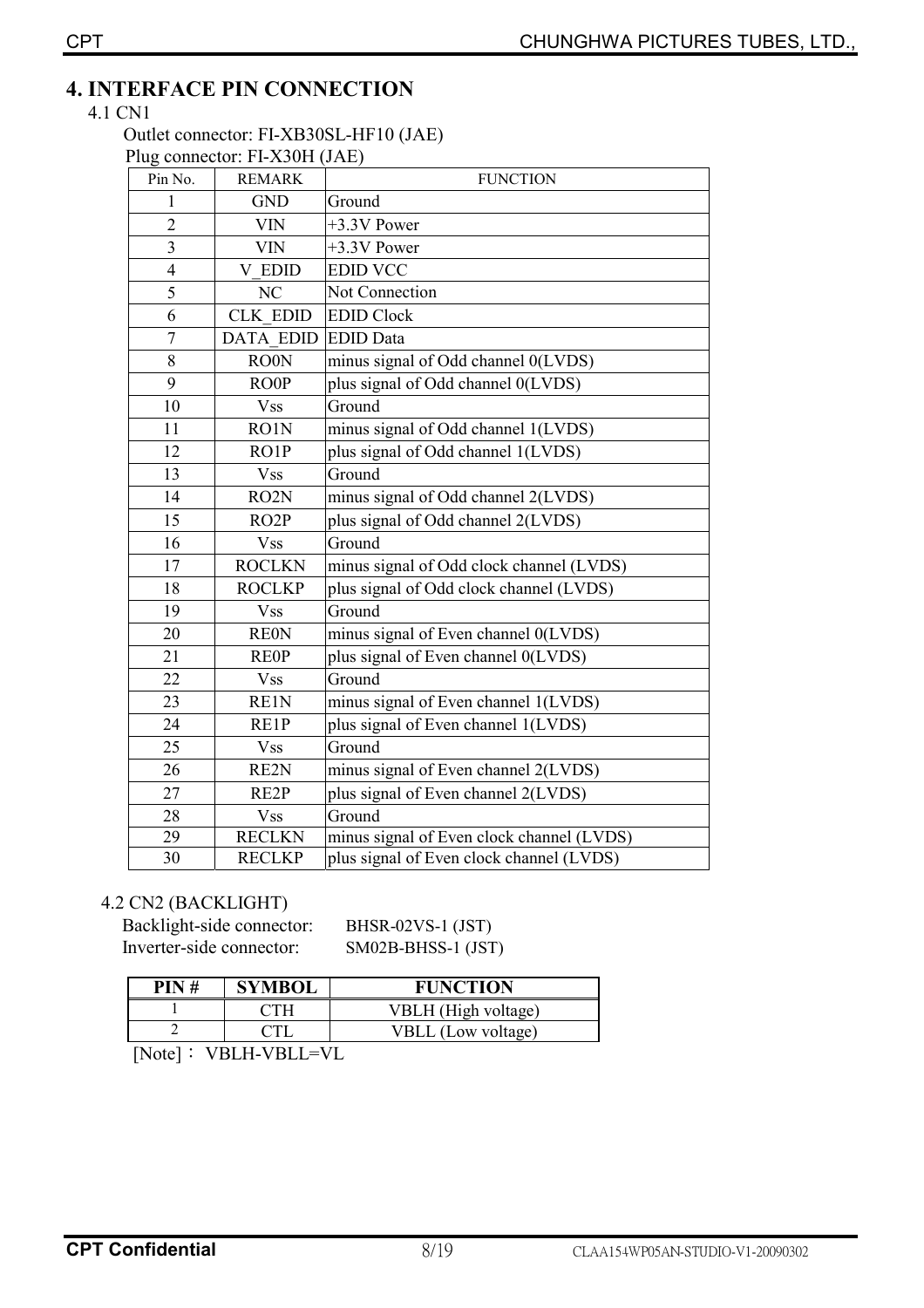# **5. INTERFACE TIMING**



|            |             | <b>DCLK</b>          | <b>Frequency</b>                    | $I_{CLK}$        | 41. <sub>2</sub> | 44.3/3 | <b>24.00</b> | MHZ              |
|------------|-------------|----------------------|-------------------------------------|------------------|------------------|--------|--------------|------------------|
|            |             |                      | Period                              | $t_{\text{CLK}}$ | 24.09            | 22.53  | 18.51        | ns               |
|            |             |                      | Horizontal total time               | $t_{\rm H}$      | 760              | 800    | 900          | $t_{\text{CLK}}$ |
| <b>LCD</b> |             |                      | Horizontal   Horizontal Active time | $t_{HA}$         | 720              | 720    | 720          | $t_{\text{CLK}}$ |
| Timing     | <b>DENA</b> |                      | Horizontal Blank time               | $t_{HB}$         | 40               | 80     | 180          | $t_{CLK}$        |
|            |             |                      | Vertical total time                 | tv               | 910              | 926    | 1000         | $t_{\rm H}$      |
|            | Vertical    | Vertical Active time | $t_{VA}$                            | 900              | 900              | 900    | $t_{\rm H}$  |                  |
|            |             |                      | Vertical Blank time                 | $t_{VB}$         | 10               | 26     | 100          | $\mathrm{t_{H}}$ |

[Note]

\*1) DENA (DATA ENABLE) usually is positive.

\*2) During the whole blank period, DCLK should keep input.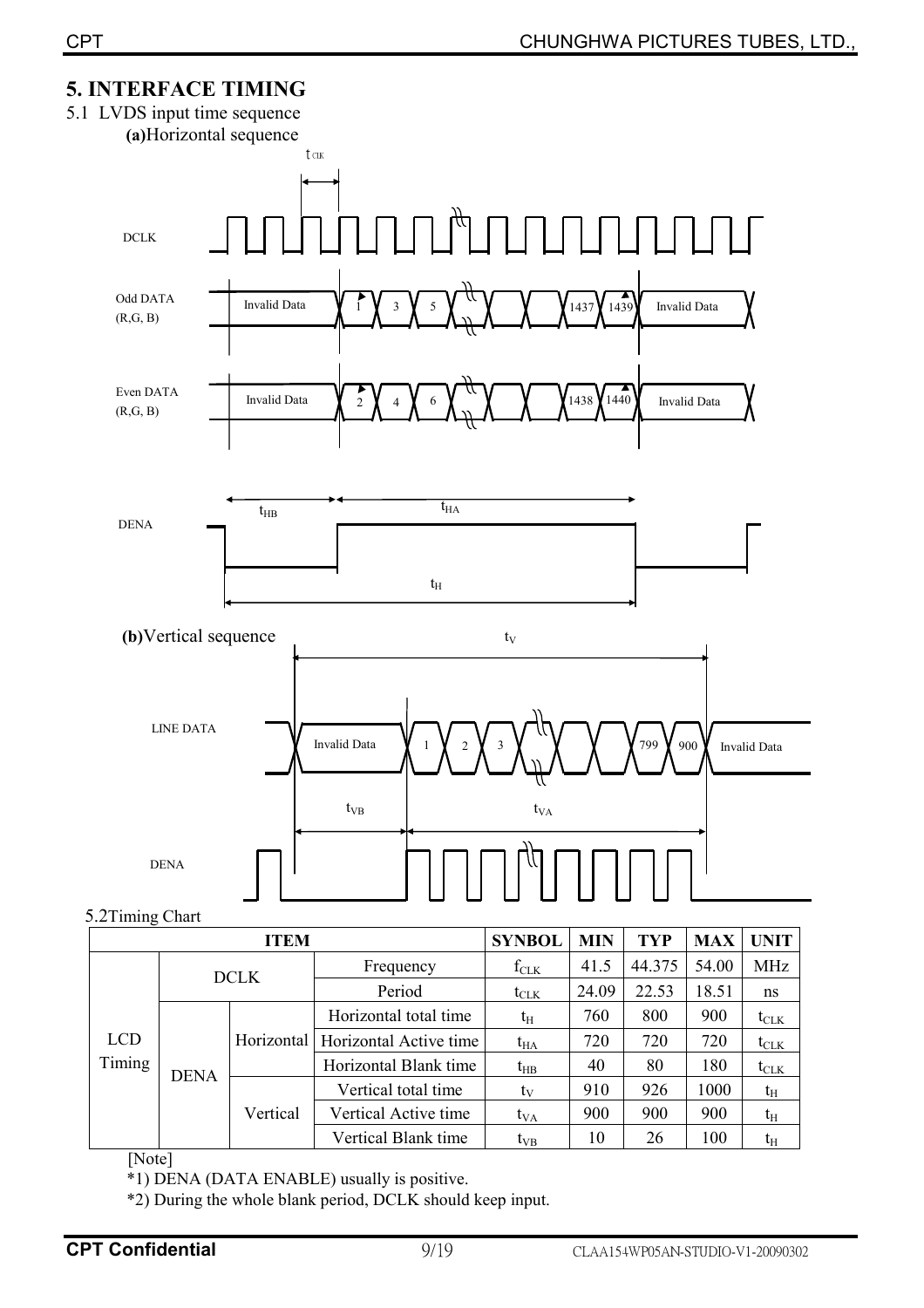|              |              |                  |                  |                                  | <b>R DATA</b>    |                                   |                         |                 |                  |                   | <b>GDATA</b>                                   |                   |                         |                 |                  | <b>B DATA</b>   |                   |                                  |                |
|--------------|--------------|------------------|------------------|----------------------------------|------------------|-----------------------------------|-------------------------|-----------------|------------------|-------------------|------------------------------------------------|-------------------|-------------------------|-----------------|------------------|-----------------|-------------------|----------------------------------|----------------|
| Color        | Input Data   |                  |                  |                                  |                  | R5 R4 R3 R2 R1 R0                 |                         |                 |                  | G5 G4 G3 G2 G1 G0 |                                                |                   |                         |                 |                  |                 | B5 B4 B3 B2 B1 B0 |                                  |                |
|              |              | MS:              |                  |                                  |                  |                                   | LS                      | MS <sup>1</sup> |                  |                   |                                                |                   | ${\rm LS}$              | MS.             |                  |                 |                   |                                  | ${\rm LS}$     |
|              |              | $\bf{B}$         |                  |                                  |                  |                                   | B                       | $\, {\bf B}$    |                  |                   |                                                |                   | $\bf{B}$                | $B$ :           |                  |                 |                   |                                  | $\bf{B}$       |
|              | <b>Black</b> | 0 <sub>i</sub>   | 0 <sub>1</sub>   | $\overline{0}$                   | $\cdot$ 0        | $\cdot$ 0                         | $\overline{0}$          | $0-1$           | $\boldsymbol{0}$ | $\mathbf{0}$      | $\boldsymbol{0}$                               | $\cdot$ 0         | $\overline{\mathbf{0}}$ | $0$ i           | $\bf{0}$         | $\Omega$        | $\boldsymbol{0}$  | $\theta$                         | $\mathbf{0}$   |
|              | Red(63)      | $\mathbf{1}$     |                  |                                  |                  |                                   |                         | $\theta$        | $\theta$         | 0                 | $\Omega$                                       | $\overline{0}$    | $\theta$                | $\Omega$        | 0                | 0               | $\theta$          | 0                                | $\Omega$       |
|              | Green(63)    | $\mathbf{0}$     | $\Omega$         | $\Omega$                         | $\theta$         | $\Omega$                          | $\Omega$                | $\mathbf{1}$    |                  |                   |                                                | $\mathbf{1}$      | $\overline{1}$          | 0 <sub>i</sub>  | $\Omega$         |                 | $\Omega$          |                                  |                |
| <b>Basic</b> | Blue(63)     | $\boldsymbol{0}$ |                  |                                  |                  | $\Omega$                          | $\boldsymbol{0}$        | $\theta$        | $\theta$         |                   | 0                                              | $\theta$          | $\theta$                |                 |                  |                 |                   |                                  |                |
| Color        | Cyan         | $\theta$         | 0                |                                  | 0                | $\Omega$                          | $\Omega$                |                 |                  |                   |                                                |                   |                         |                 |                  |                 |                   |                                  |                |
|              | Magenta      | $\mathbf{1}$     |                  |                                  |                  |                                   | $\overline{1}$          | $\Omega$        |                  | $\theta$          |                                                | $\boldsymbol{0}$  | $\mathbf{0}$            |                 |                  |                 |                   |                                  |                |
|              | Yellow       | $\mathbf{1}$     |                  |                                  |                  | 1                                 | $\mathbf{1}$            | $\mathbf{1}$    |                  |                   |                                                |                   | $\overline{1}$          | $\Omega$        | $\mathbf{0}$     | $\theta$        | $\mathbf{0}$      | $\theta$                         | $\theta$       |
|              | White        | 1                |                  |                                  |                  |                                   | 1                       |                 |                  |                   |                                                |                   |                         |                 |                  |                 |                   |                                  |                |
|              | RED(0)       | $\boldsymbol{0}$ | $\theta$         | $\bf{0}$                         | $\theta$         | $\theta$                          | $\theta$                | $\theta$        | $\theta$         | 0                 | $\theta$                                       | $\theta$          | $\mathbf{0}$            | 0               | $\overline{0}$   |                 | 0                 |                                  | $\Omega$       |
|              | RED(1)       | $\boldsymbol{0}$ | $\theta$         | $\Omega$                         |                  | $\Omega$                          |                         | $\Omega$        |                  |                   | $\Omega$                                       | $\theta$          | $\mathbf{0}$            | 0 <sub>1</sub>  |                  |                 | $\theta$          |                                  |                |
|              | RED(2)       | $\boldsymbol{0}$ | $\Omega$         |                                  |                  |                                   | $\theta$                | $\Omega$        | 0                | 0                 | 0                                              | 0                 | $\Omega$                | 0               | 0                | 0               | $\theta$          |                                  |                |
| <b>RED</b>   |              |                  |                  |                                  |                  |                                   |                         |                 |                  |                   |                                                |                   |                         |                 |                  |                 |                   |                                  |                |
|              |              |                  |                  |                                  |                  |                                   |                         |                 |                  |                   |                                                |                   |                         |                 |                  |                 |                   |                                  |                |
|              | RED(62)      | $\mathbf{1}$     |                  |                                  |                  |                                   | $\overline{\mathbf{0}}$ | 0 <sub>i</sub>  | $\overline{0}$ i | $\boldsymbol{0}$  | $\overline{0}$                                 | $\mathbf{0}$      | $\overline{0}$          | 0 <sup>1</sup>  | $\theta$         | $\Omega$        | $\mathbf{0}$      | $\theta$                         | - 0            |
|              | RED(63)      | $\mathbf{1}$     | 1                |                                  |                  | 1                                 | 1                       | $\mathbf{0}$    | $\boldsymbol{0}$ | 0                 | $\theta$                                       | $\boldsymbol{0}$  | $\boldsymbol{0}$        | $\overline{0}$  | $\mathbf{0}$     | $\Omega$        | $\boldsymbol{0}$  | $\Omega$                         | $\theta$       |
|              | Green(0)     | 0 <sup>1</sup>   | $\theta$         | $\mathbf{0}$                     | $\theta$         | $\theta$                          | $\theta$                | 0 <sup>1</sup>  | $\mathbf{0}$     | $\boldsymbol{0}$  | $\theta$                                       | $\mathbf{0}$      | $\mathbf{0}$            | 0 <sup>1</sup>  | $\boldsymbol{0}$ | $\theta$        | $\theta$          | $\theta$                         | $\theta$       |
|              | Green(1)     | $\boldsymbol{0}$ | $\Omega$         | $\overline{0}$                   | $\overline{0}$   | $\theta$                          | $\theta$                | $\Omega$        | $\mathbf{0}$     | $\theta$          | $\theta$                                       | $\theta$          | $\overline{1}$          | 0 <sub>1</sub>  | $\boldsymbol{0}$ | $\theta$        | $\theta$          | $\theta$                         | $\overline{0}$ |
|              | Green(2)     | $\mathbf{0}$     | 0:               | $\begin{matrix}0\\0\end{matrix}$ | $\overline{0}$   | $0 \t 0$                          |                         | 0 <sup>1</sup>  | $\overline{0}$   | $\mathbf{0}$      | $\begin{smallmatrix}0&1\\0&1\end{smallmatrix}$ | $\overline{1}$    | $\overline{0}$          | 0 <sup>1</sup>  |                  | $0 \t 0 \t 0$   | $\overline{0}$    | $\begin{matrix}0\\1\end{matrix}$ | $\overline{0}$ |
| Green        |              |                  |                  |                                  |                  |                                   |                         |                 |                  |                   |                                                |                   |                         |                 |                  |                 |                   |                                  |                |
|              |              |                  |                  |                                  |                  |                                   |                         |                 |                  |                   |                                                |                   |                         |                 |                  |                 |                   |                                  |                |
|              | Green(62)    | $0 -$            | $\Omega$         | $\blacksquare$ 0                 | $\cdot$ 0        | $\blacksquare$ 0                  | $\overline{0}$          |                 |                  |                   |                                                |                   | $\overline{0}$          | $0 -$           | $\Omega$         | $0 -$           | $\theta$          | 0 <sub>1</sub>                   | $\theta$       |
|              | Green(63)    | $\mathbf{0}$     | $\Omega$         | $\theta$                         | 0                | $\theta$                          | $\boldsymbol{0}$        | 1               |                  |                   |                                                |                   |                         | $\overline{0}$  | $\Omega$         | $\theta$        | $\theta$          | $\Omega$                         | $\theta$       |
|              | Blue(0)      | $\mathbf{0}$     | $\Omega$         | $\Omega$                         | $\Omega$         | $\Omega$                          | $\Omega$                | $\theta$        | $\Omega$         | $\Omega$          |                                                | $\theta$          | $\Omega$                | 0 <sup>1</sup>  | $\Omega$         |                 | $\Omega$          |                                  | 0              |
|              | Blue(1)      | $\boldsymbol{0}$ | $\overline{0}$   | $\mathbf{0}$                     | $\boldsymbol{0}$ | $\cdot$ 0                         | $\overline{0}$          | $\Omega$        | $\mathbf{0}$     | $\mathbf{0}$      | $\theta$                                       | $\boldsymbol{0}$  | $\overline{0}$          | 0 <sup>1</sup>  | $\overline{0}$   | $\overline{0}$  | $\overline{0}$    | $\Omega$                         |                |
|              | Blue(2)      | $0 \cdot$        | $\theta$         | $\frac{1}{2}$ 0                  | $\frac{1}{2}$ 0  | $\begin{array}{cc} 0 \end{array}$ | $\frac{1}{2}$ 0         | 0               | $\theta$         | $\theta$          | $\frac{1}{2}$ 0                                | $\mathbf{0}$<br>÷ | $\theta$                | $0 \quad 1$     | $\overline{0}$   | $\frac{1}{2}$ 0 | $\boldsymbol{0}$  | $\mathbf{1}$                     | $\cdot$ 0      |
| Blue         |              |                  |                  |                                  |                  |                                   |                         |                 |                  |                   |                                                |                   |                         |                 |                  |                 |                   |                                  |                |
|              |              |                  |                  |                                  |                  |                                   |                         |                 |                  |                   |                                                |                   |                         |                 |                  |                 |                   |                                  |                |
|              | Blue(62)     | $\overline{0}$   | 0 <sub>1</sub>   | $\overline{0}$                   | $\cdot$ 0        | $\mathbf{0}$                      | $\overline{0}$          | 0 <sub>1</sub>  | $\overline{0}$   | $\theta$          | $\theta$                                       | $\boldsymbol{0}$  | $\overline{0}$          |                 |                  |                 |                   |                                  | - 0            |
|              | Blue(63)     | $\boldsymbol{0}$ | $\boldsymbol{0}$ | $\boldsymbol{0}$                 | $\boldsymbol{0}$ | $\boldsymbol{0}$                  | $\boldsymbol{0}$        | $\theta$        | $\theta$         | $\theta$          | $\theta$                                       | $\theta$          | $\theta$                | $1 \frac{1}{2}$ | 1                |                 | 1                 |                                  |                |

### 5.3COLOR DATA ASSIGNMENT

## **[Note]**

\*1) Definition of gray scale:

Color (n): n indicates gray scale level; larger n means brighter level.

\*2) Data: 1-High, 0-Low.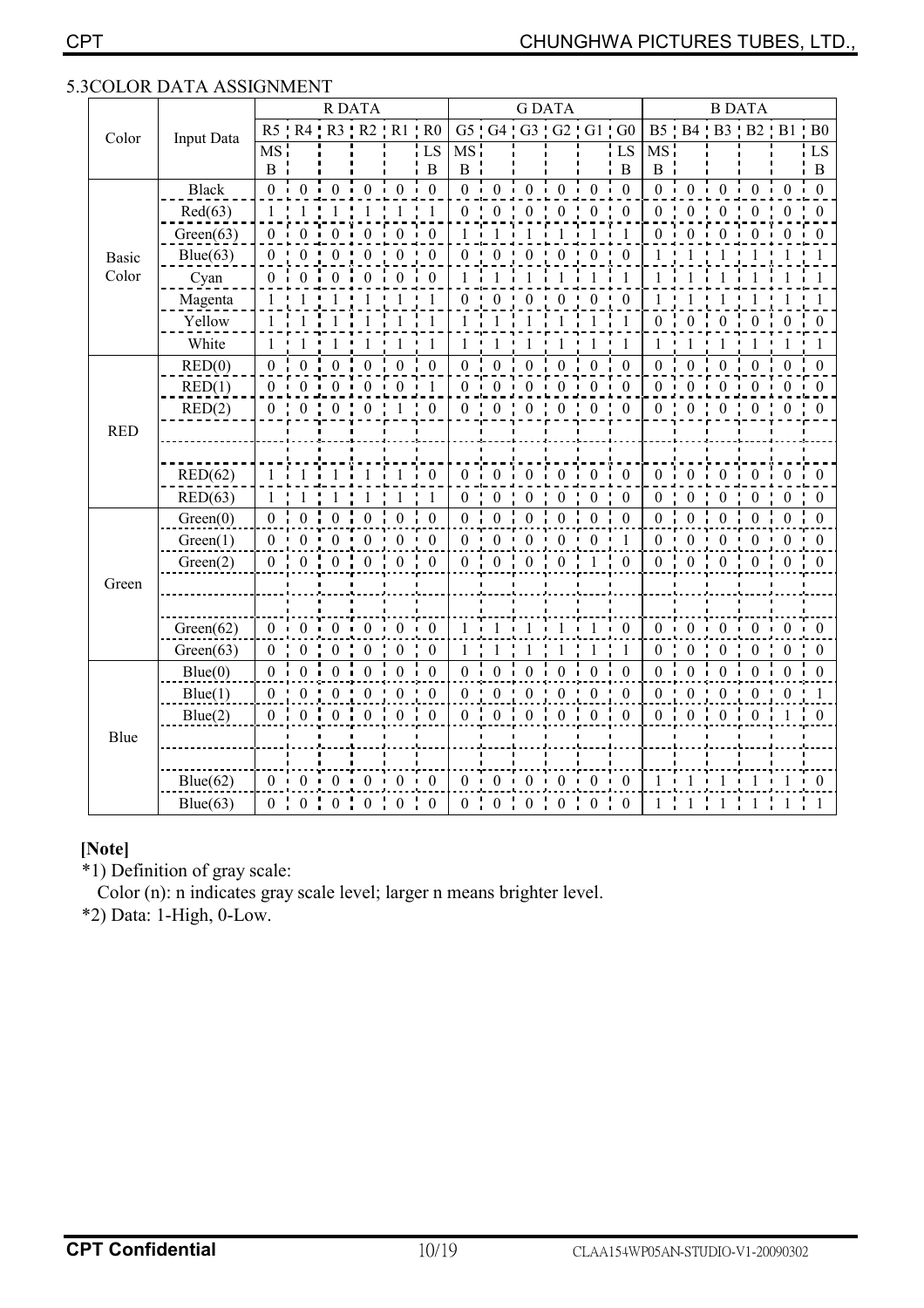# **6. BLOCK DIAGRAM**



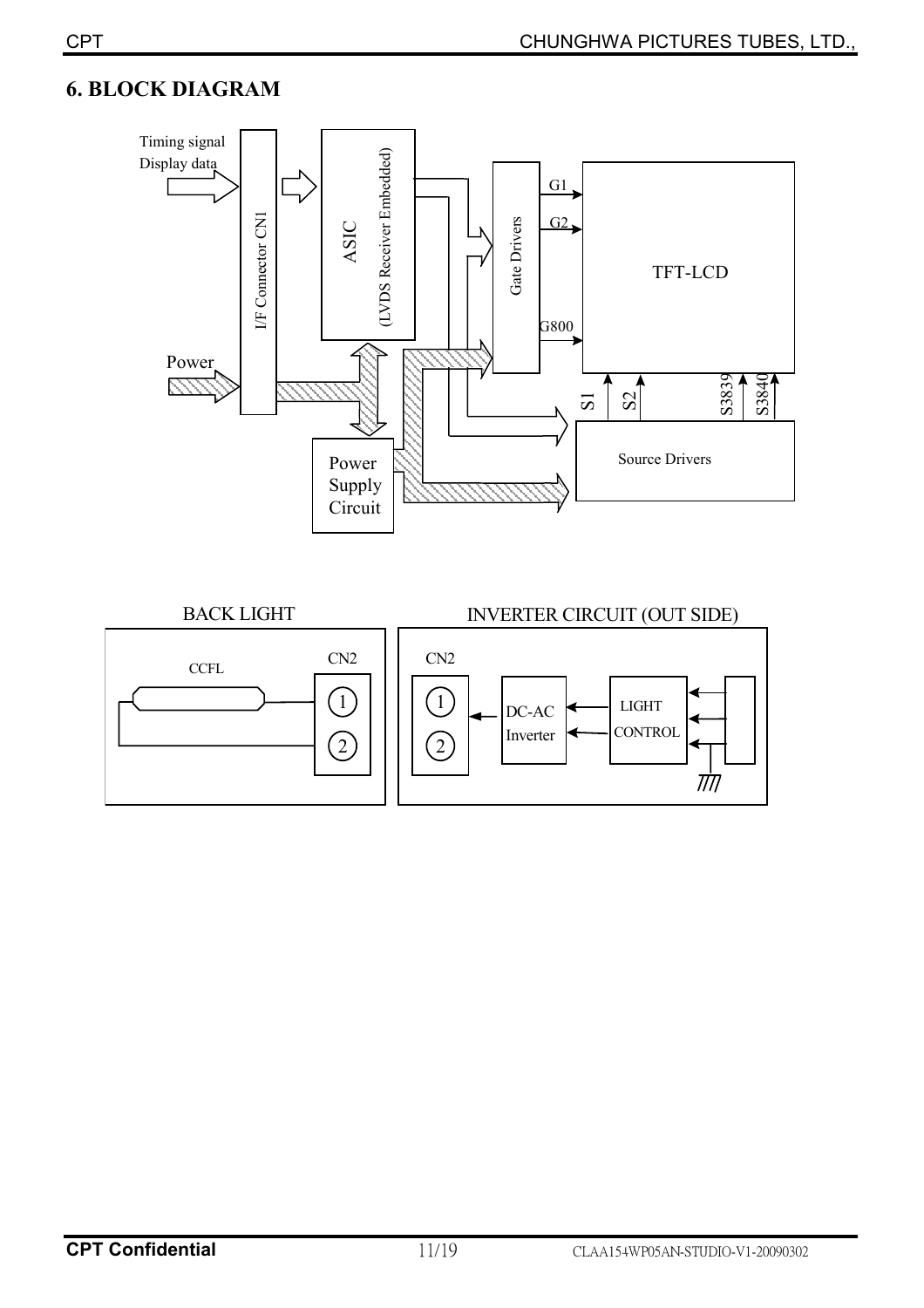# **7. MECHANICAL SPECIFICATION**



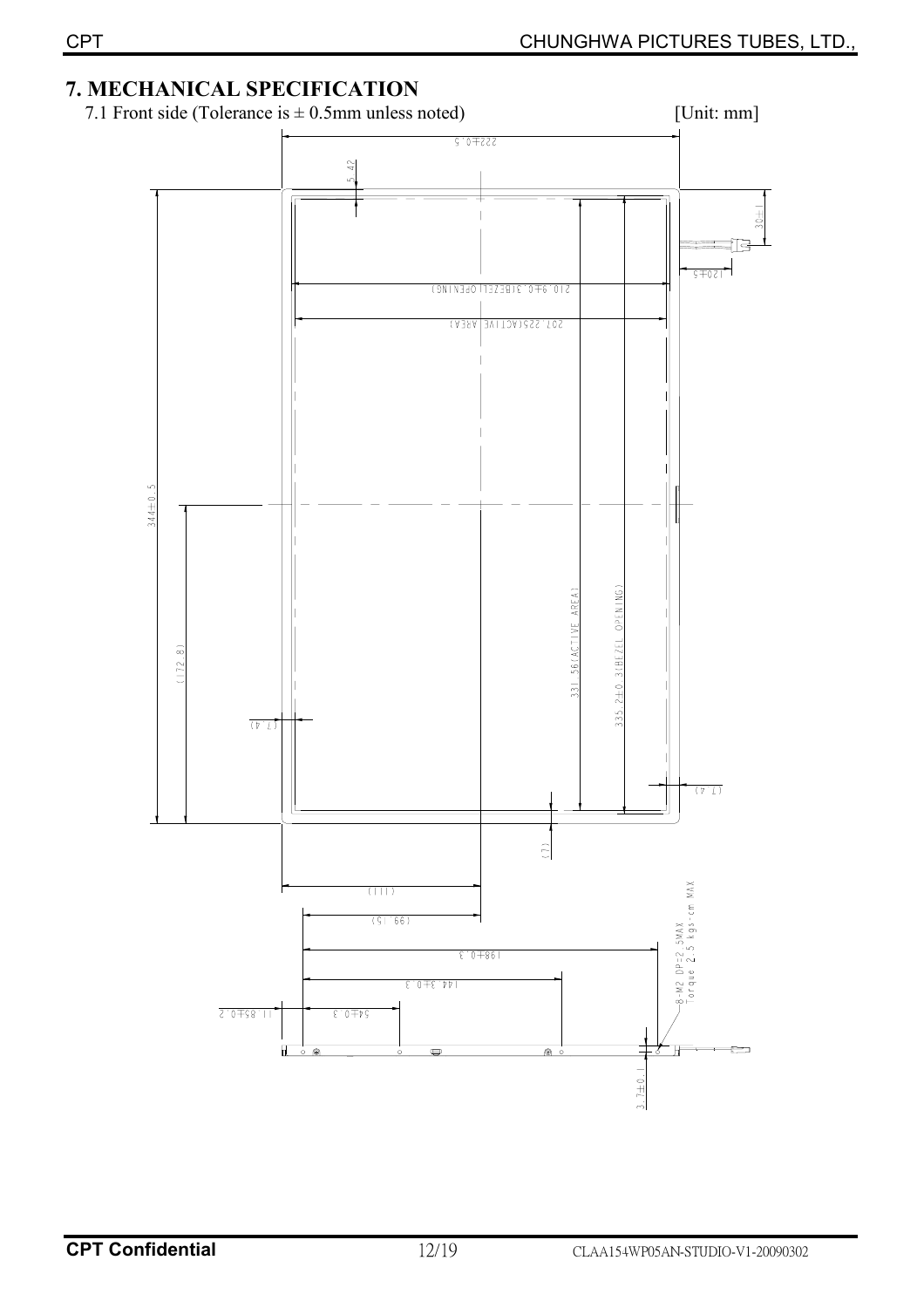

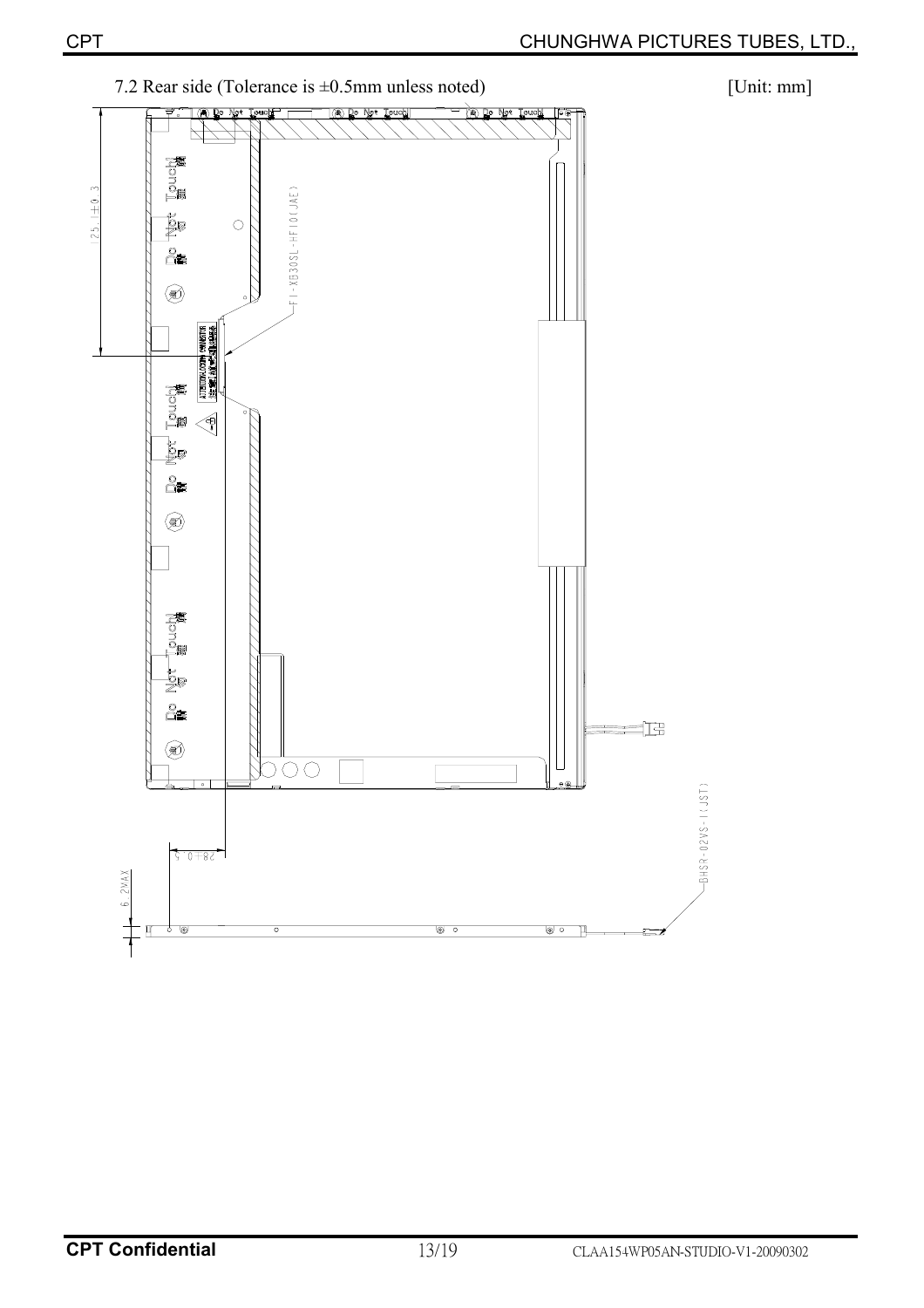| <b>ITEM</b>          |            | <b>SYMBOL</b> | <b>CONDITION</b>            | MIN.           | TYP.           | MAX.           | <b>UNIT</b>       | <b>REMAR</b><br>K |  |
|----------------------|------------|---------------|-----------------------------|----------------|----------------|----------------|-------------------|-------------------|--|
| Contrast (CEN)       |            | <b>CR</b>     | $\theta = \psi = 0^{\circ}$ | 300            | 500            |                |                   | $*1)$             |  |
| 5P Luminance (AVG)   |            | L             | $\theta = \psi = 0^{\circ}$ | 150            | 185            |                | cd/m <sup>2</sup> | $*2)$             |  |
| 5P Uniformity        |            | $\Delta L$    | $\theta = \psi = 0^{\circ}$ | 80             |                |                | $\%$              | $*2)$             |  |
|                      |            | Tr            | $\theta = \psi = 0^{\circ}$ |                | 4              | 6              | ms                | $*4)$             |  |
| Response Time        |            | <b>Tf</b>     | $\theta = \psi = 0^{\circ}$ |                | 6              | 10             | ms                |                   |  |
| Image sticking       |            | <b>Tis</b>    | 2 hours                     | $-$            | $-$            | $\overline{2}$ | sec               | $*5)$             |  |
|                      | Horizontal | ψ             | $CR \ge 10$                 | $35/-35$       | $40/-40$       | --             | Deg.              | $*3)$             |  |
| View angle           | Vertical   | $\theta$      |                             | $15/-35$       | $20/-40$       |                | Deg.              |                   |  |
|                      | White      | X<br>Y        |                             | 0.283<br>0.299 | 0.313<br>0.329 | 0.343<br>0.359 |                   |                   |  |
| Color<br>Coordinates | Red        | X<br>Y        |                             | 0.556<br>0.316 | 0.586<br>0.346 | 0.616<br>0.376 |                   |                   |  |
|                      | Green      | X<br>Y        | $\theta = \psi = 0^{\circ}$ | 0.281<br>0.534 | 0.311<br>0.564 | 0.341<br>0.594 |                   |                   |  |
|                      | Blue       | X<br>Y        |                             | 0.124<br>0.101 | 0.154<br>0.131 | 0.184<br>0.161 |                   |                   |  |

# **8.OPTICAL CHARACTERISTICS**

 $Ta = 25^{\circ}C$ , VCC=5.0V

### **[Note]**

These items are measured using BM-5A (TOPCON) under the dark room condition (no ambient light). Measurement Condition: IL=6.0mA Inverter: SUMIDA / IV11145T.

Definition of these measurement items is as follows:

\*1) Definition of Contrast Ratio

CR=ON (White) Luminance/OFF (Black) Luminance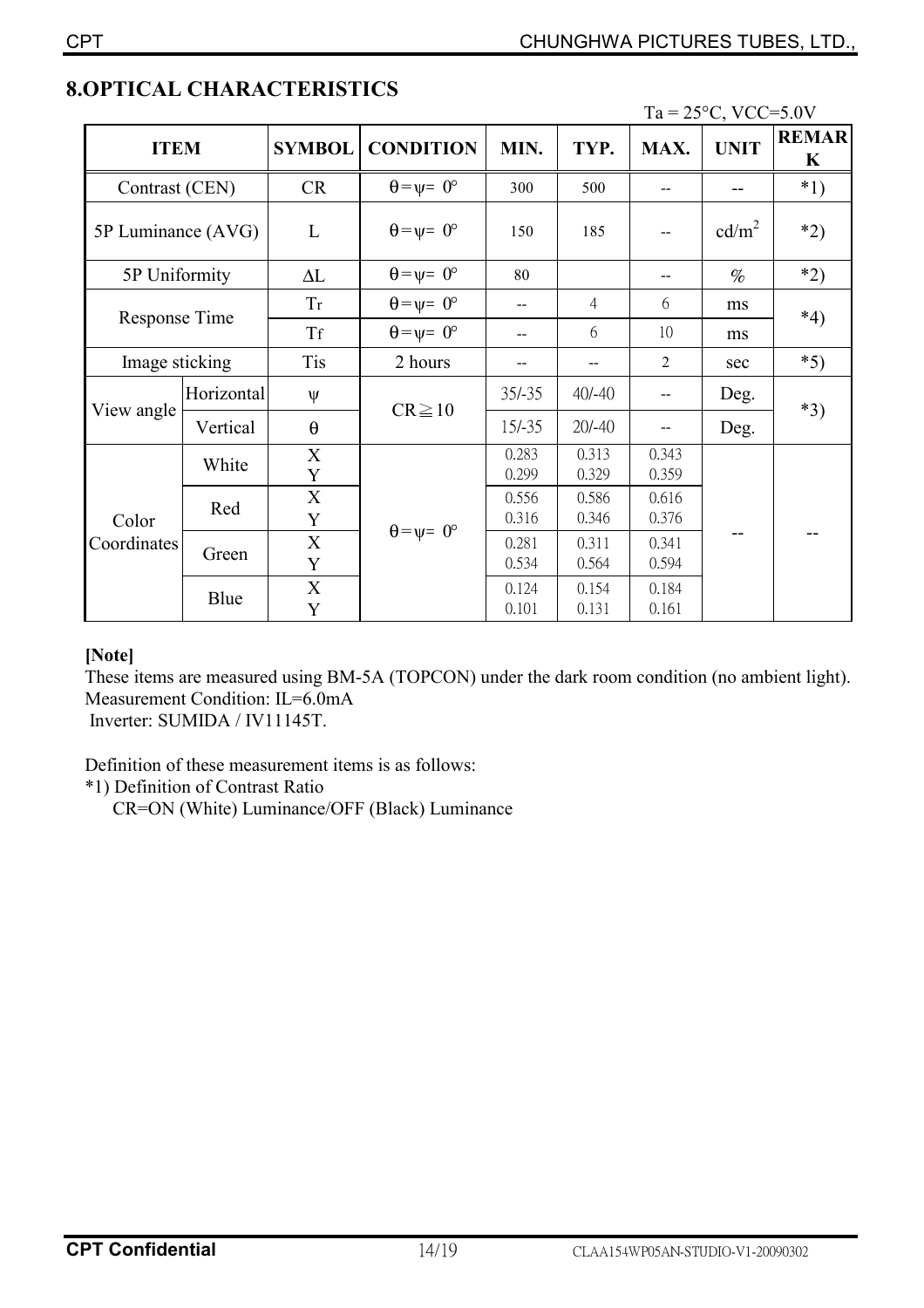\*2) Definition of Luminance and Luminance uniformity

Central luminance: The white luminance is measured at the center position "5" on the screen, see Fig.1 below.

5P Luminance (AVG): The white luminance is measured at measuring points 1,2,3,4,5. 5P Uniformity:  $\Delta L = (L_{MIN}/L_{MAX}) \times 100\%$ 



\*3) Definition of Viewing Angle $(\theta, \psi)$ 

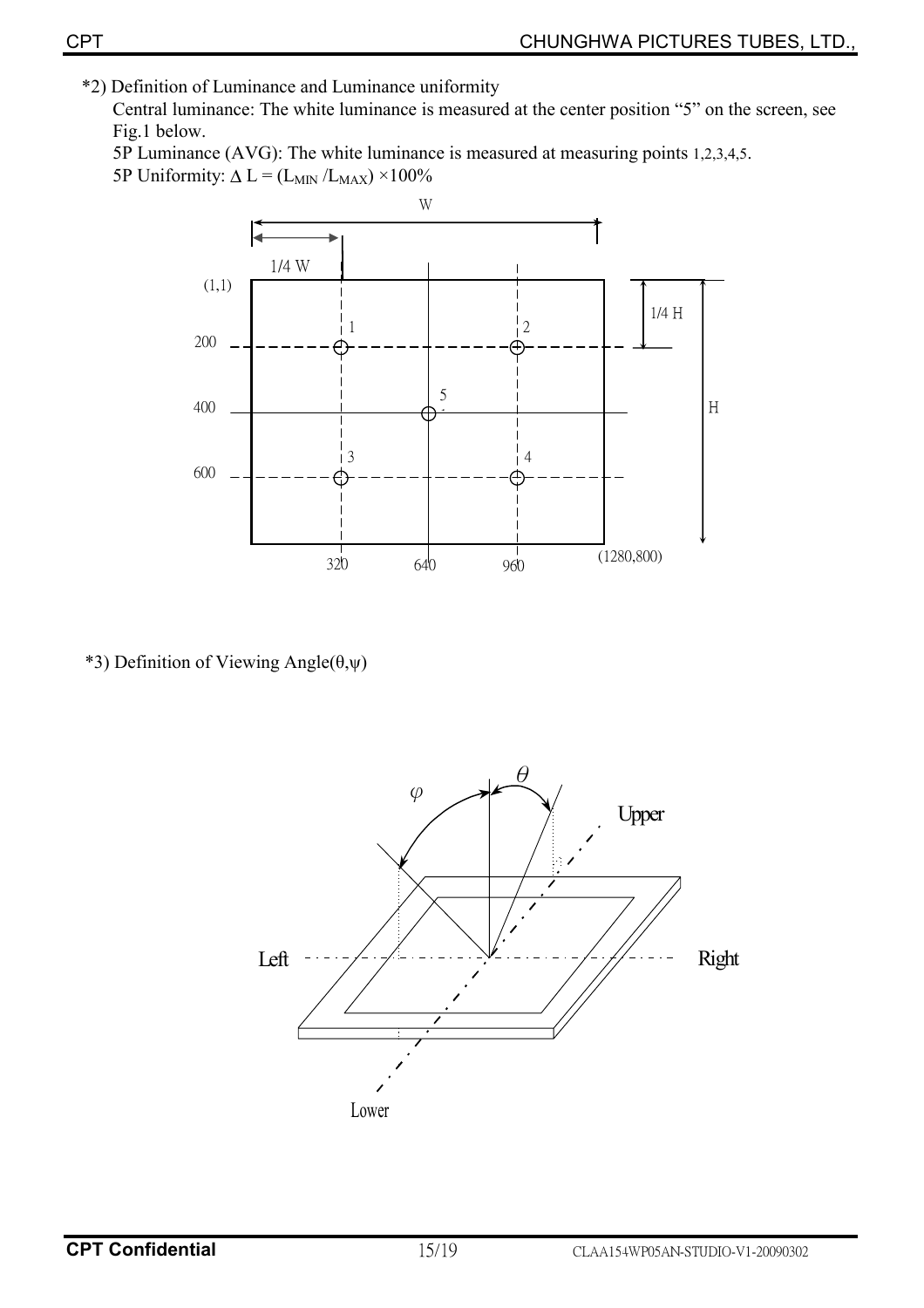\*4) Definition of Response Time

 Change the module frame to Black/white pattern and use Westar TDR-100 to measure tr and tf at room temperature  $(25^{\circ}\text{C})$ .



\*5) Image sticking:

Continuously display the test pattern shown in the figure below for two-hours. Then switch to full white screen.It changes from test pattern to white pattern. The previous image should not persist more than two seconds at  $25^{\circ}$ C.

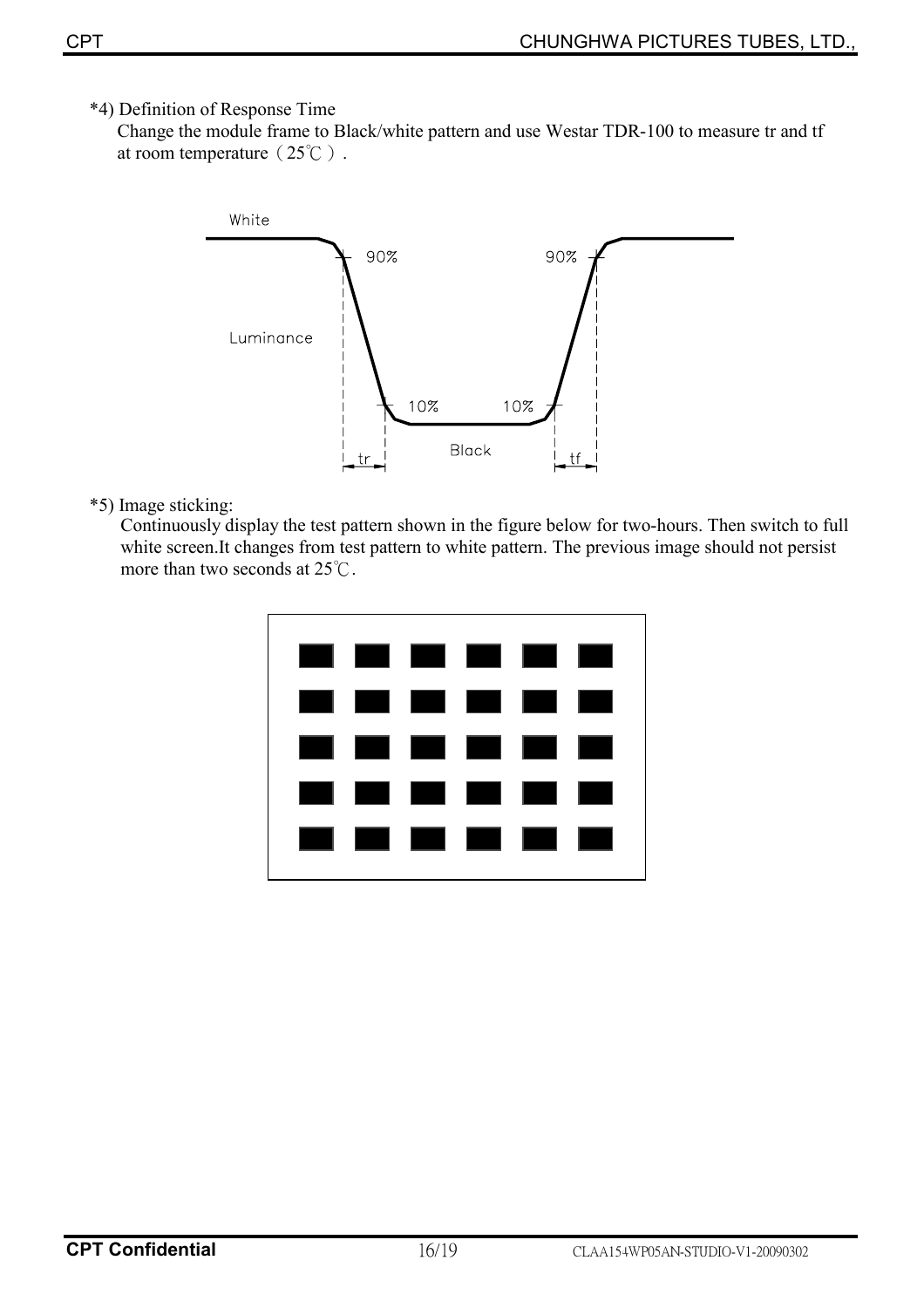# **9.RELIABILITY TEST CONDITIONS**

(1)Temperature and Humidity

| <b>TEST ITEMS</b>                 | <b>CONDITIONS</b>                                               |
|-----------------------------------|-----------------------------------------------------------------|
| <b>High Temperature</b>           | 50°C; 90%RH; 240hrs                                             |
| <b>High Humidity Operation</b>    | (No condensation)                                               |
| <b>High Temperature</b>           | 60°C; 90%RH; 48hrs                                              |
| <b>High Humidity Storage</b>      | (No condensation)                                               |
| <b>High Temperature Operation</b> | 50°C; 240hrs                                                    |
| High Temperature Storage          | $60^{\circ}$ C; 240hrs                                          |
| Low Temperature Operation         | $0^{\circ}$ C; 240hrs                                           |
| Low Temperature Storage           | $-20^{\circ}$ C; 240hrs                                         |
| Thermal Shock                     | Between -20 $\degree$ C(1hr) and 60 $\degree$ C(1hr);100 Cycles |

### (2) Shock & Vibration

| <b>ITEMS</b>                    | <b>CONDITIONS</b>                                                |
|---------------------------------|------------------------------------------------------------------|
| <b>Shock</b><br>(Non-Operation) | Shock level: $2450m/s^2(250G)$                                   |
|                                 | Waveform: half sinusoidal wave, 2ms                              |
|                                 | Number of shocks: one shock input in each direction of three     |
|                                 | mutually perpendicular axes for a total of six shock inputs      |
|                                 | $(\pm X, \pm Y, \pm Z)$                                          |
| Vibration<br>(Non-Operation)    | Vibration level: $14.7 \text{m/s}^2 (1.5 \text{G})$ zero to peak |
|                                 | Waveform: sinusoidal wave                                        |
|                                 | Frequency range: 5 to 500 Hz                                     |
|                                 | Frequency sweep rate: 0.5 octave/min                             |
|                                 | Duration: one sweep from 5 to 500Hz in each of three             |
|                                 | mutually perpendicular axis(each x,y,z axis: 1 hour, total 3     |
|                                 | hours)                                                           |

### (3)ESD test

| <b>Test Item</b> | <b>Test statements</b>                          |
|------------------|-------------------------------------------------|
|                  | 200 pF $\cdot$ 0 $\Omega$ $\cdot$ $\pm$ 250 V   |
| Connector        | By using contact-mode to discharge each pin one |
|                  | time and then check the module frame.           |
|                  | $150pF$ , $330\Omega$ , $\pm 15KV$              |
|                  | 1. Under test conditions, by using air-mode to  |
|                  | discharge each test point 25 times              |
|                  | continueously and then check the module         |
| module           | frame.                                          |
|                  | 2. Under test conditions, by using contact-mode |
|                  | to discharge each test point of panel frame 25  |
|                  | times continueously and then check the          |
|                  | module frame.                                   |

### (4) Judgment standard

The judgment of the above test should be made as follow:

- Pass: Normal display image with no obvious non-uniformity and no line defect. Partial transformation of the module parts should be ignored.
- Fail: No display image, obvious non-uniformity, or line defects.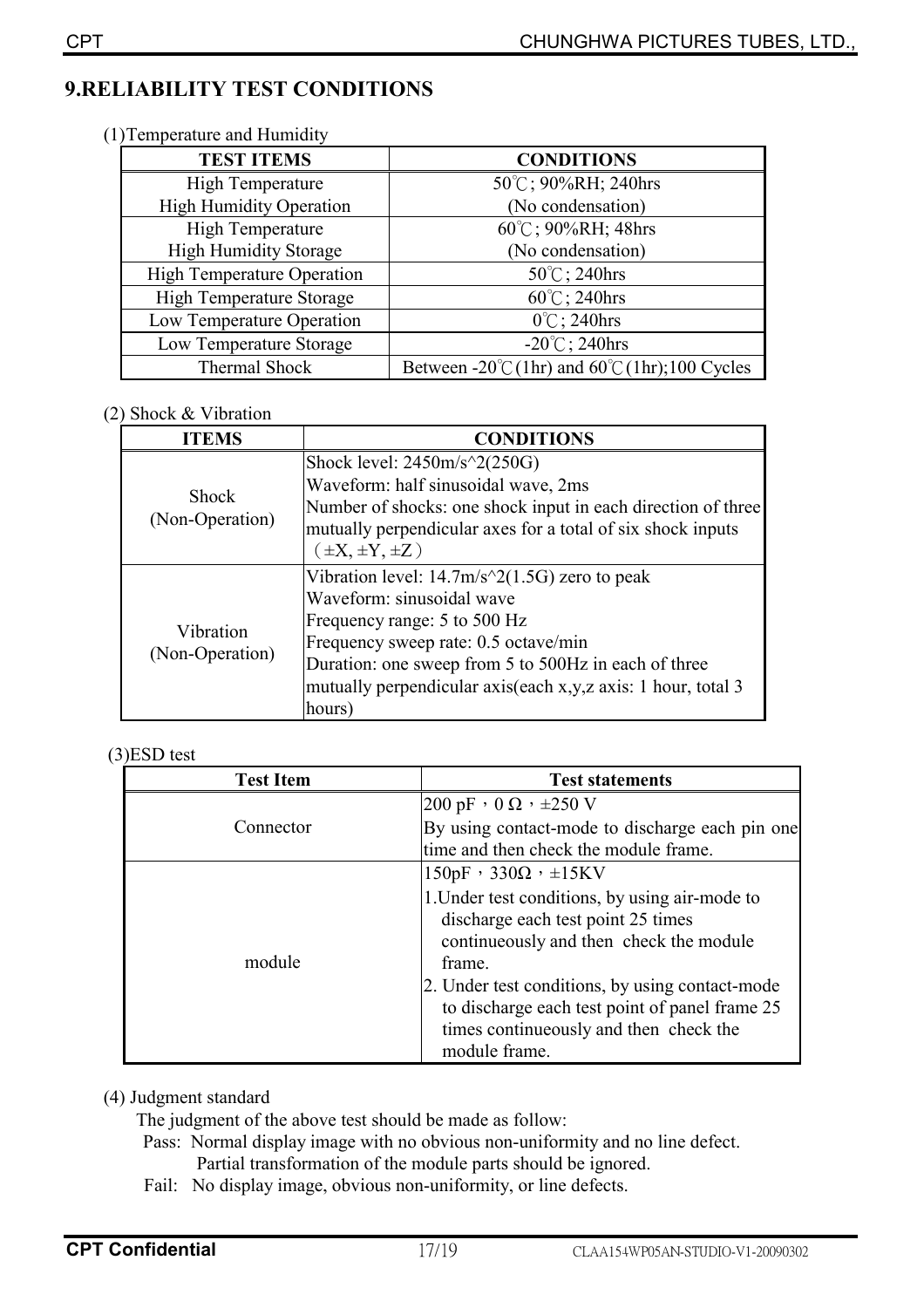# 10. HANDLING PRECAUTIONS FOR TFT-LCD MODULE

Please pay attention to the followings in handling-TFT-LCD products;

### 10.1 ASSEMBLY PRECAUTION

- (1) Please use the mounting hole on the module side in installing and do not beading or wrenching
	- LCD in assembling. And please do not drop, bend or twist LCD module in handling.
- (2) Please design display housing in accordance with the following guidelines.
	- Housing case must be destined carefully so as not to put stresses on LCD all sides and not to wrench module. The stresses may cause non-uniformity even if there is no non-uniformity statically.
	- Keep sufficient clearance between LCD module back surface and housing when the LCD module is mounted. Approximately 1.0 mm of the clearance in the design is recommended taking into account the tolerance of LCD module thickness and mounting structure height on the housing.
	- When some parts, such as, FPC cable and ferrite plate, are installed underneath the LCD module, still sufficient clearance is required, such as 0.5mm. This clearance is, especially, to be reconsidered when the additional parts are implemented for EMI countermeasure.
	- Design the inverter location and connector position carefully so as not to give stress to lamp cable, or not to interface the LCD module by the lamp cable.
	- Keep sufficient clearance between LCD module and the others parts, such as inverter and speaker so as not to interface the LCD module. Approximately 1.0mm of the clearance in the design is recommended.
- (3) Please do not push or scratch LCD panel surface with any-thing hard. And do not soil LCD panel surface by touching with bare hands. (Polarizer film, surface of LCD panel is easy to be flawed.)
- (4) Please do not press any parts on the rear side such as source TCP, gate TCP, control circuit board and FPCs during handling LCD module. If pressing rear part is unavoidable, handle the LCD module with care not to damage them.
- (5) Please wipe out LCD panel surface with absorbent cotton or soft clothe in case of it being soiled.
- (6) Please wipe out drops of adhesives like saliva and water on LCD panel surface immediately. They might damage to cause panel surface variation and color change.
- (7) Please do not take a LCD module to pieces and reconstruct it. Resolving and reconstructing modules may cause them not to work well.
- (8) Please do not touch metal frames with bare hands and soiled gloves. A color change of the metal frames can happen during a long preservation of soiled LCD modules.
- (9) Please pay attention to handling lead wire of backlight so that it is not tugged in connecting with inverter.

### **10.2 OPERATING PRECAUTIONS**

- (1) Please be sure to turn off the power supply before connecting and disconnecting signal input cable.
- (2) Please do not change variable resistance settings in LCD module. They are adjusted to the most suitable value. If they are changed, it might happen LCD does not satisfy the characteristics specification.
- (3) Please consider that LCD backlight takes longer time to become stable of radiation characteristics in low temperature than in room temperature.
- (4) A condensation might happen on the surface and inside of LCD module in case of sudden change of ambient temperature.
- (5) Please pay attention to displaying the same pattern for very long time. Image might stick on LCD. If then, time going on can make LCD work well.
- (6) Please obey the same caution descriptions as ones that need to pay attention to ordinary electronic parts.

### 10.3 PRECAUTIONS WITH ELECTROSTATICS

- (1) This LCD module use CMOS-IC on circuit board and TFT-LCD panel, and so it is easy to be affected by electrostatics. Please be careful with electrostatics by the way of your body connecting to the ground and so  $on$
- (2) Please remove protection film very slowly on the surface of LCD module to prevent from electrostatics occurrence.